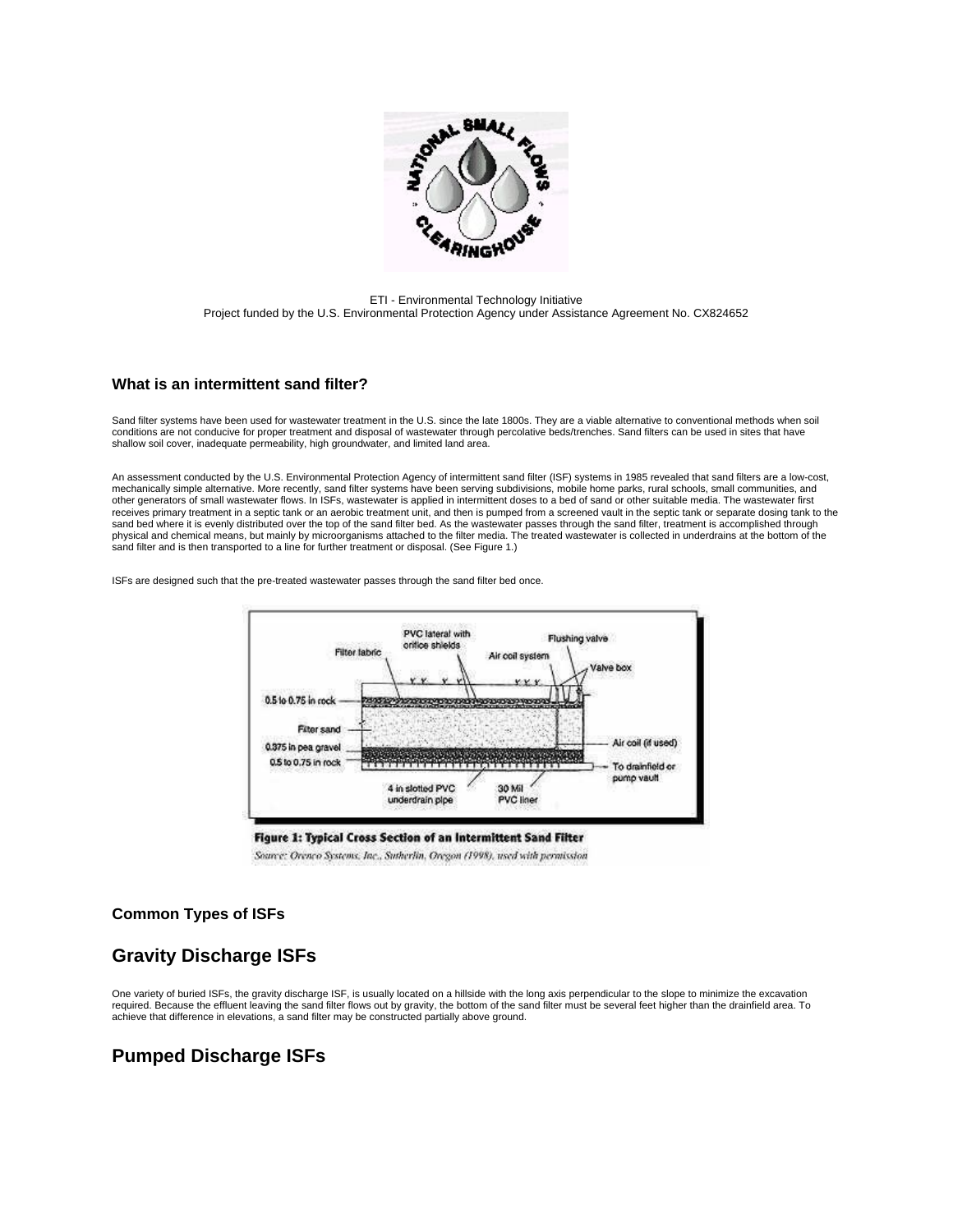Another type of buried sand filter, the pumped discharge sand filter, is usually sited on level ground, but its location in relation to the drainfield is not critical since a pump located within the sand filter bed allows effluent to be pumped to a drainfield at any location or elevation. Discharge piping goes over-not through-the sand<br>filter liner, so the integrity of the liner is protected.

# **Bottomless ISFs**

A third type of buried sand filter has no impermeable liner and does not discharge to a drainfield, but rather directly to the soil below the sand. **What are the advantages and disadvantages of using ISFs?**

## *Advantages*

- ISFs produce a high quality effluent that can be used for drip irrigation or can be surface discharged after disinfection.
- Drainfields can be small and shallow.
- **•** ISFs have low energy requirements.
- ISFs are easily accessible for monitoring and do not require skilled personnel to operate.
- No chemicals are required.
- If sand is not feasible, other suitable media could be substituted that may be found locally.
- Construction costs for ISFs are moderately low, and the labor is mostly manual.
- The treatment capacity can be expanded through modular design.
- ISFs can be installed to blend into the surrounding landscape.
- The soil cover prevents odors.

## *Disadvantages*

- The land area required may be a limiting factor.
- Regular (but minimal) maintenance is required.
- Odor problems could result from open filter configurations and may require buffer zones from inhabited areas.
- If appropriate filter media are not available locally, costs could be higher.
- Clogging of the filter media is possible
- ISFs could be sensitive to extremely cold temperatures.
- ISFs may require an NPDES Permit when the effluent is surface discharged.

### **What determines the performance of an ISF?**

ISFs produce a high quality effluent by removing a very high percentage of the contaminants. The performance of an ISF depends on how biodegradable the wastewater is, the environmental factors within the filter, and the design of the filter. The most important environmental factors that determine the effectiveness of treatment are media reaeration and temperature. Reaeration makes oxygen available for the aerobic decomposition of the wastewater. Temperature directly affects the rate of microbial growth, chemical reactions, and other factors that contribute to the stabilization of wastewater within the ISF.

Several process design parameters that affect the performance of ISFs are the degree the wastewater was pretreated prior to going through the sand filter, media size and depth, the hydraulic loading rate, and dosing techniques and frequency.

Although physical, chemical, and biological processes are all at work to some degree in an ISF, the biological processes play the most important role since bacteria are the primary workers in sand filters.

#### **Are ISFs easy to operate and maintain?**

ISFs require annual maintenance, although the complexity of maintenance is generally minimal. Buried sand filters used for residential application can perform for an extended period of time. The majority of operation and maintenance involves monitoring the influent and effluent and checking the dosing equipment periodically.

Pumps and controls should be checked every 3 months, and the septic tank or aerobic unit should be checked for sludge and scum buildup and pumped as<br>needed. Control panels with programmable timers and hour and event meters

#### **What is the cost of an ISF?**

The cost of ISFs depends on the labor, materials, site, capacity of the system, and characteristics of the wastewater. For a single-family home, the main<br>construction costs, primarily for labor and materials, generally run involve the pumping of wastewater onto the filter and run between 3 and 6 cents per day. Consequently, the energy costs of sand filters are lower than most other small community processes except for lagoons.

#### **How do I stay informed about ISF technology?**

For more information on ISFs or a list of other fact sheets, contact the National Small Flows Clearinghouse (NSFC) at West Virginia University, P.O. Box 6064, Morgantown, WV 26506-6064. Phone: (800) 624-8301 or (304) 293-4191. Fax: (304) 293-3161. World Wide Web site: *[http://www.nsfc.wvu.edu](http://www.nsfc.wvu.edu/).* The NSFC provides free and low-cost informational services and products to help homeowners and small communities address their wastewater needs. Also, information about manufacturers, consultants, regulations, and facilities can be obtained from the NSFC's databases.

#### **References**

Anderson, D. L.; R. L. Siegrist; and R. J. Otis. 1985. "Technology Assessment of Intermittent Sand Filters." U.S. Environmental Protection Agency (EPA). Municipal Environmental Research Laboratory. Cincinnati, Ohio.

Crites, R. and G. Tchobanoglous. 1998. *Small and Decentralized Wastewater Management Systems.* The McGraw-Hill Companies. New York, New York. Sievers, D. M. 1998. "Pressurized Intermittent Sand Filter With Shallow Disposal Field for a Single Residence in Boone County, Missouri." On-Site Wastewater Treatment: Proceedings of the Eighth International Symposium on Individual and Small Community Sewage Systems. Orlando, Florida.